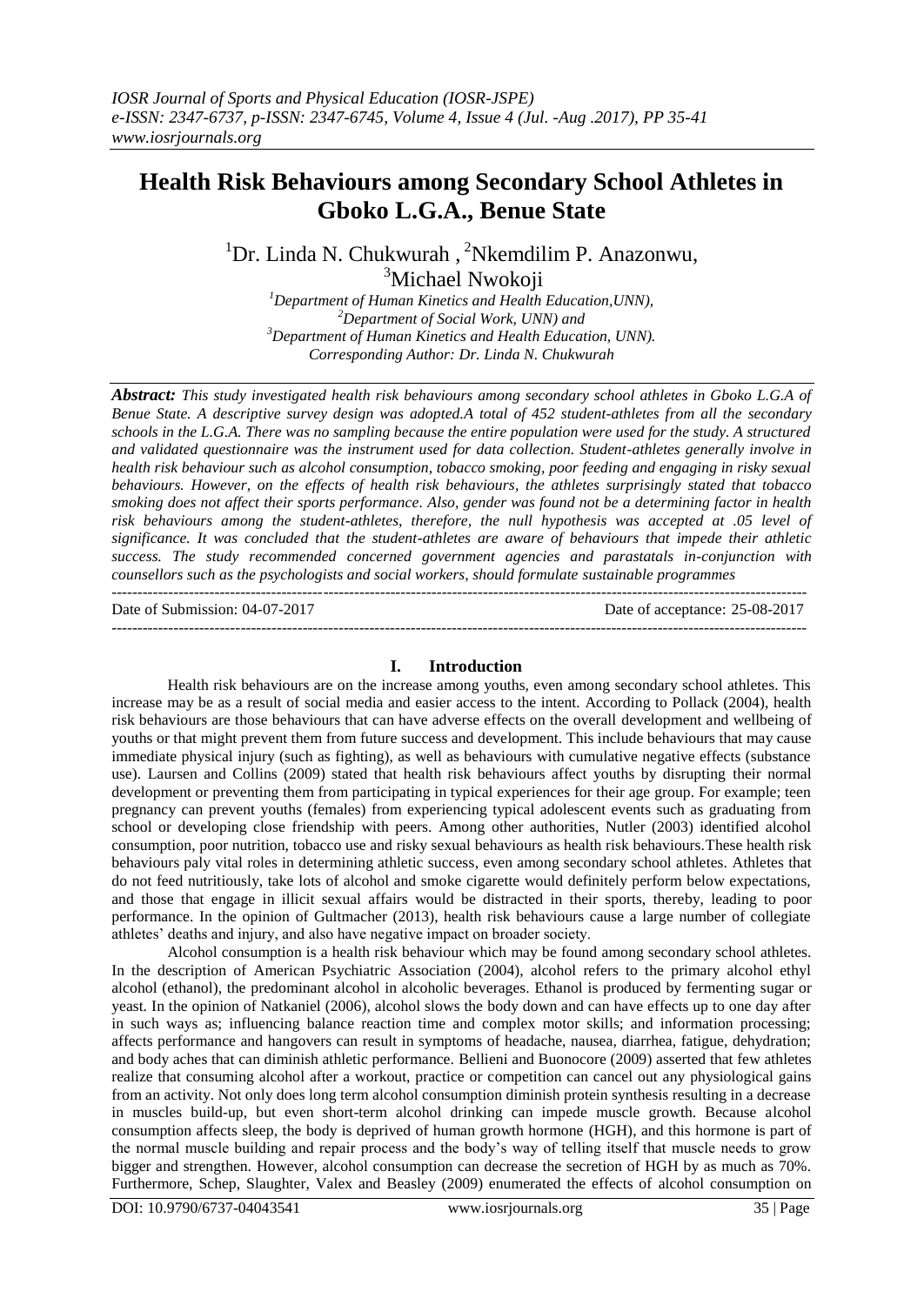athletes, and they include; impedes the process of learning plays and strategies which is essential for peak performance; disrupts the sequence and duration of normal sleep and sleep deprivation suppresses normal hormonal levels, decreases oxygen availability and endurance; shortens attention span, and slows down brain and body activities for up to 3days. To this study, alcohol consumption is the act of taking alcoholic beverages by secondary school athletes which can impede their athletic performance.

Nutrition is the sum of food consumed by individuals, including athletes. Latham and Vierra (2008) defined nutrition as the process of taking in nutrients from food one eats which is needed for energy, maintenance of tissues and regulation of bodily processes. It is also the intake of food considered in relation to the body's dietary need (Tiplon, 2010). Furthermore, nutrition involves an adequate, well balanced diet combined with regular physical activity is a corner stone of good health, while poor nutrition can lead to reduced immunity, increased susceptibility to disease, impaired physical and mental development, and reduced productivity. Rosenbloom and Coleman (2012) stated that poor food choices day after day can lead to deficiencies resulting in chronic conditions such as iron deficiency or low bone mineral density. Whether the focus injury prevention or rehabilitation, the authors submitted that getting adequate calories, carbohydrate, protein, fluids, vitamins and minerals are all important. According to Tiplon (2013), poor nutrition causes fatigue in athletes, dehydration, poor iron status and limiting of carbohydrate storage in the lever or muscle. Daniels (2013) listed the different effects of poor nutrition on athletes and they include; poor performance, prolonged recovery, immune suppression, weight changes, ceasing of menstruation in female athletes, drastic decrease in the growth of sex hormone such as testosterone, and creates greater risk of many other diseases and health problems.

Tobacco is a green leafy plant that is grown in warm climates. After it is picked, it is dried, ground-up and used in different ways. According to Rhoda (2007), tobacco can be smoked in a cigarette, piper or cigar, and can be chewed (called smokeless tobacco or chewing tobacco) or snuffed through the nose. Nicotine is one of the more than 4,000 chemicals in cigarette which makes tobacco addictive. The nicotine in tobacco makes it a drug which mean that when one uses tobacco, it changes the body in some way. Generally, tobacco use has negative effects on people, including athletes. Relli (2006) asserted that smoking affects the bones and joints, putting the athletes at increased risk for developing conditions such as osteoporosis, rheumatoid arthritis, low back pain, bursitis, tendonitis, sprains, fractures, and slower recovery from injuries. Brandt (2007) opined that athletes that use tobacco obtain lea benefit from physical training, they experience disturbed sleep patterns, have less muscle strength and flexibility, suffer from shortness of breath almost three times often as non-smokers, require more time to heal after an injury or risk not healing at all, and are nearly twice likely to suffer an injury than non-smokers. Brandt further stated that smoking is a serious hindrance to athletic performance as it inhibits oxygen supply to the brain, heart and muscles, weakens the skeleton and raises the blood pressure. Center for Disease Control, CDC, (2013) reported that smoking has a range of adverse effects on the body of athletes during exercise and they include; reduction of endurance, increase strain on the heart, prevents fat burning, prevent muscle grain, and restricts the airways leading to shortness of breath.

Risky sexual behaviour is yet another health risk behaviour. According to Roughgarden (2004), sexual behaviors include conduct and activities which are intended to arouse the sexual interest of another such as strategies to find or attract patterns (courtship and display behaviour) or personal interaction between individuals (for instance, foreplay). Agnw (2007) defined risky sexual behaviour as a behaviour that increase one's risk of contracting sexually transmitted infections and experiencing unintended pregnancies. Risky sexual behaviours include; having sex at an early age; having multiple sexual partners; having sex while under the influence of alcohol or drugs, and unprotected sexual behaviours. To Meece (2008), risky sexual behaviours include; unprotected mouth to genital contact; early sexual activity before the age 18years; having anal sex or a partner who does; exchange of sex for drugs or money. In the opinion of King (2009), risky sexual behaviour puts people at risk of sexual transmitted infection; unplanned pregnancy; and being in a sexual relationship before being mature enough to know what makes a healthy relationship. Teens and young adults are at higher risk than adults, which secondary school athletes' fall into the category. Stating the effects of risky sexual behaviour on athletes, Kontula and Mannila (2009) observed that athletes engage in risky sexual behaviours at a higher frequency with more sexual partners than their college peers, and this have negative effects on their general wellbeing and sports performance. Sex often times makes people feel physically and emotionally satisfied, an effect that might take away the motivation and drive necessary to perform in athletic competitions (Tha and Thatkar, 2010).

Secondary school athletes are those participants that engage in sport activities without remuneration (Nussbaum, 2003). These athletes not only ensure that they win laurels for their various schools, but also strive to be excellent in their academics. These dual responsibility place student-athletes at the position of stress, which predisposes them to engage in health risk behaviours, with the aim of meeting up with academic and family expectations, not forgetting personal goals and desires. According to Gayles (2004), student-athletes generally face six distinctive challenges, and they are; balancing athletic and academic responsibility; balancing social activities with athletic responsibility, balancing athletic success and or failures with emotional stability,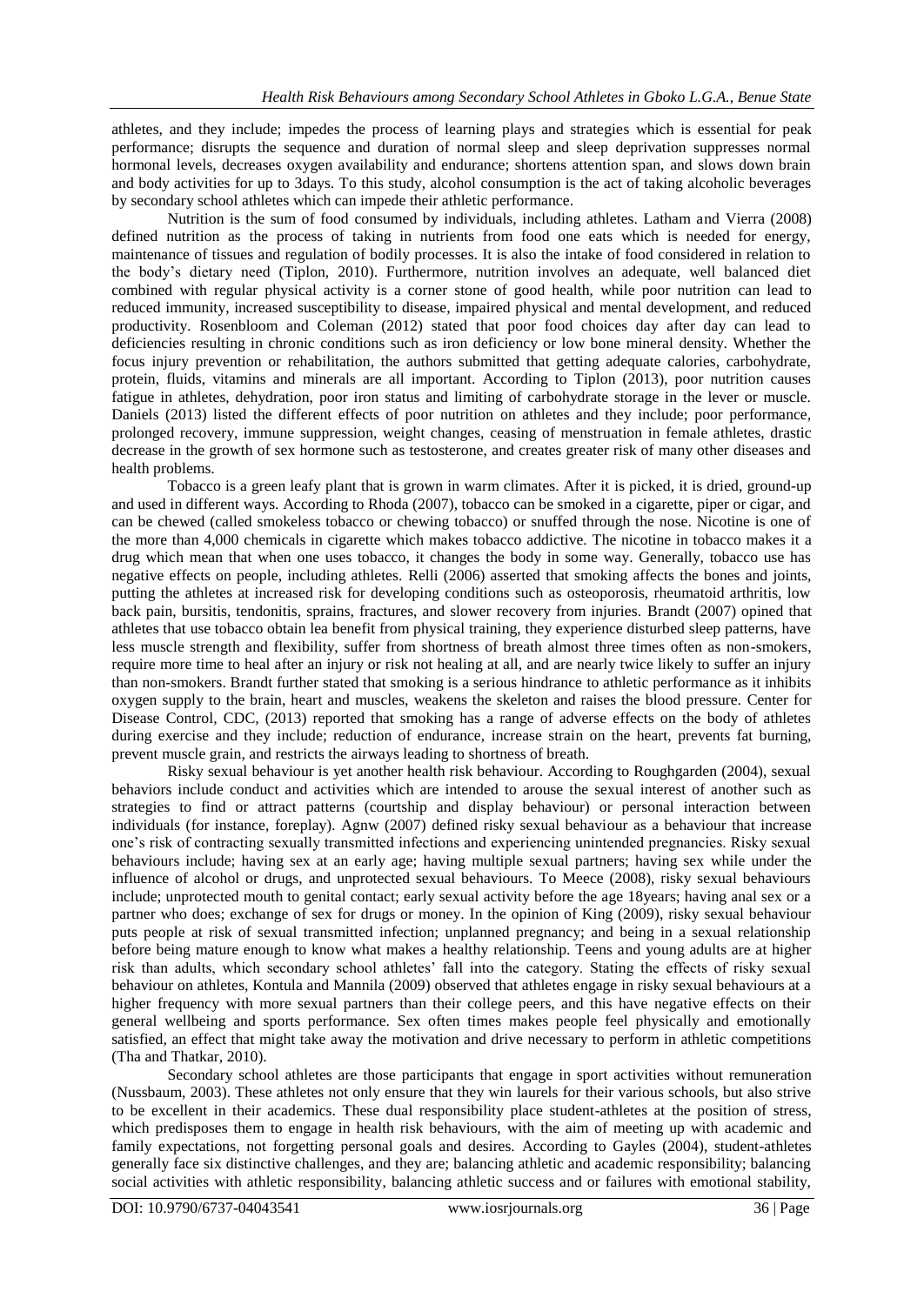balancing physical health and injury with the need to continue competing, balancing the demands of relationship with entities such as coaches, team mates, parents and friends, and addressing the termination of one's college athletic career. Because of the numerous tasks student-athletes face, bearing in mind their maturity level, they appear to higher at risk for certain lifestyle such as smoking, poor eating and reckless sexual activity. Studentathletes, both males and females, in secondary schools in Gboko L.G.A. may not excluded.

Gender is the range of characteristics pertaining to, and differentiating between masculinity and femininity (Masood, 2009). Depending on the context, the author stated that these characteristics may include; biological sex based social structures (including gender roles and other social roles) or gender identity. Gender plays a role in the engagement of athletes in health risk behaviours. Henry, Koscik, Fleming, Landry and Kokotailo (1996) in a study to determine the prevalence of alcohol and other drug use, and health risk behaviours among a general university population, and to compare health risk-taking behaviours between gender and university athletes and non-athletes peers. It was found that risk taking behaviours varied by gender with men athletes showing more risk behaviours than women athletes. In a report by Sargent (2010), early and sustained participation in sports and physical activity appear to act as risk factor for increased sexual risk-taking among male than female during early adulthood. That is, boys who begin their athletic careers early and continue being physically active throughout adulthood take more risk than the female athletes (Sargent, 2010). In summary, boys (males) tend to be involve in health risk behaviours than the female counterpart, and this may be same among athletes in secondary schools in Gboko L.G.A. The study specifically answered the following research questions:

- 1. What are the health risk behaviours engaged in by secondary school athletes in Gboko L.G.A., Benue State?
- 2. What are the effects of health risk behaviours engaged in by secondary school athletes in Gboko L.G.A., Benue State?

#### **Hypothesis**

1. There is in significant difference in the health risk behaviours of secondary school athletes in Gboko L.G.A. of Benue State

#### **II. Methods**

The descriptive survey research design was used for the study.

Participants: A total of 452 student-athletes in the six government-owned secondary school in Gboko L.G.A consisted the population and sample for the study. Out of the entire population, 241 were male while 211 were female student-athletes.

Instrument: A two sectioned and validated questionnaire titled Health Risk Behaviour of Secondary School Athletes Questionnaire (HRBSSAsQ) was used for data collection. Crombach alpha coefficient yielded 0.76 which was considered high enough for the study. Section A of the questionnaire collected demographic data while section B obtained information on the student-athlete's response regarding health risk behaviours and their effects on a 4-point rating scale of Always (A), Occasional (OC), Seldom (S) and Never (N).

Data Collection and Statistical Analysis: Access to the student-athletes was gained through games masters/mistresses in the various secondary schools after obtaining permission from the school principals. Research assistants were used to facilitate faster administration and retrieval of the instrument. 11 copies of the questionnaire were not used for data analysis because they were not properly filled, hence, 441 copies were analyzed. Mean scores were employed to describe the collated data with 2.50 as the criterion mean while test of significant difference (t-test) was used to verify the null hypothesis at. 05 level of significance.

# **III. Results**

### **Table 1**

Health risk behaviours of the respondents  $(n=441)$ 

| Items                           | Mean                | SD   |  |  |  |  |
|---------------------------------|---------------------|------|--|--|--|--|
| 1. Alcohol consumption          | 2.79                | 962  |  |  |  |  |
| 2. Poor Nutrition/feeding       | 2.45                | .935 |  |  |  |  |
| Tobacco use<br>$\overline{3}$ . | 2.82                | .991 |  |  |  |  |
| 4. Risky sexual behaviours      | 2.89                | .893 |  |  |  |  |
|                                 | Grand mean = $2.73$ |      |  |  |  |  |

Table 1 presents the health risk behaviours of the secondary school athletes. The obtained grand mean is greater than the criterion mean  $(2.73 > 2.50)$  while risk sexual behaviour happened to be the most engaged health risk behaviour of the student-athletes (mean = 2.89).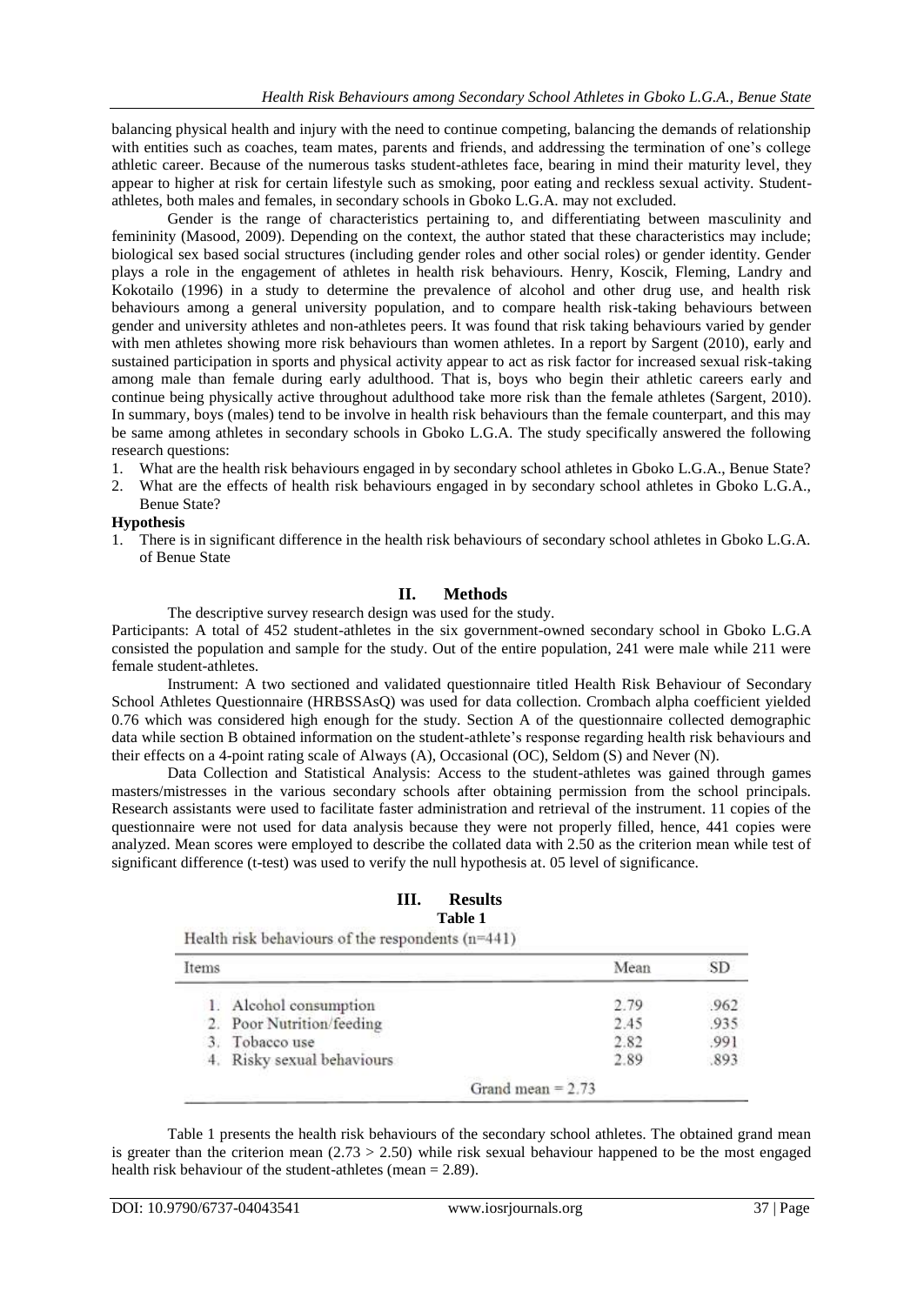| וחו<br>ı<br>. .<br>n<br>٠ |  |
|---------------------------|--|
|---------------------------|--|

| Health risk behaviours of the respondents $(n=441)$           |               |       |           |  |  |  |
|---------------------------------------------------------------|---------------|-------|-----------|--|--|--|
| Items                                                         |               | Mean  | <b>SD</b> |  |  |  |
| <b>Effects of Alcohol Consumption</b>                         |               |       |           |  |  |  |
| I feel regrets after taking alcohol<br>1.                     | 2.75<br>1.126 |       |           |  |  |  |
| I perform poorly in training after taking alcohol<br>2.       | 2.54          | .975  |           |  |  |  |
| Alcohol intake hinders mu muscles growth<br>3.                | 2.60          | .888  |           |  |  |  |
| My decisions during competitions are not quick after<br>4.    |               |       |           |  |  |  |
| taking alcohol                                                | 2.58          | 1.066 |           |  |  |  |
| Grand Mean $= 2.61$                                           |               |       |           |  |  |  |
| <b>Effects of Poor Nutrition</b>                              |               |       |           |  |  |  |
| I feel weak whenever I do not feel well<br>5.                 | 2.82          | .991  |           |  |  |  |
| Poor feeding reduces my recovery rate from injury<br>6.       | 2.69          | 1.043 |           |  |  |  |
| I experience sudden weight change due to inadequate<br>7.     |               |       |           |  |  |  |
| feeding                                                       | 2.80          | 1.065 |           |  |  |  |
| My endurance rate is poor whenever I do not feed well<br>8.   | 2.71          | .912  |           |  |  |  |
| Grand Mean $= 2.76$                                           |               |       |           |  |  |  |
| <b>Effects of Tobacco Smoking</b>                             |               |       |           |  |  |  |
| Smoking makes it difficult for me to breath well<br>9.        | 2.43          | .930  |           |  |  |  |
| 10. My body changes whenever I smoke                          | 1.91          | .879  |           |  |  |  |
| 11. Tobacco use affects my athletic performance               | 2.30          | .823  |           |  |  |  |
| Grand Mean $= 2.21$                                           |               |       |           |  |  |  |
| <b>Effects of Risky Sexual Behaviours</b>                     |               |       |           |  |  |  |
| 12. I loose drive for sports events after sexual activities   | 2.75          | 1.126 |           |  |  |  |
| 13. I contact disease or get pregnant after unprotected sex   | 2.63          | 1.014 |           |  |  |  |
| 14. I perform poorly in sports events after sexual activities | 2.80          | 1.065 |           |  |  |  |
| 15. My desire to win goes down after sexual activities        | 2.60          | .888  |           |  |  |  |
| Grand Mean $= 2.70$                                           |               |       |           |  |  |  |

Table 2 shows the responses of the secondary school athletes on the effects of the different health risk behaviours on their wellbeing and sports performance. On the effects of alcohol consumption, a grand mean score of 2.61 was recorded which is greater than the criterion mean of 2.50. This shows that the listed effects are the experiences the athletes encounter when they consume alcohol.

On the effects poor nutrition, a grand mean of 2.76 was recorded. From the result, the grand mean is greater the criterion mean, therefore, the secondary school athletics acknowledged that the items are after effects they experience when they do not feed well.

The result on the effects of tobacco smoking on the athletes, the grand mean recorded was less than the criterion mean,  $2.21 < 2.50$ . The result shows that the athletes do not experience the items listed after smoking tobacco.

Also, the effects of risky sexual behaviours on the athletes were recorded. The grand mean obtained was greater than the criterion mean,  $2.70 > 2.50$ . This indicates that the items listed are considered effects of engaging in risky sexual behaviours by the student-athletes.

|                  |        | mean                    | <b>SD</b> | df   | t-cal | t-tab | L/S   |       |     |                                         |
|------------------|--------|-------------------------|-----------|------|-------|-------|-------|-------|-----|-----------------------------------------|
| Alcohol Male     |        | 235                     | 2.67      | .936 |       |       |       |       |     |                                         |
|                  | Female |                         | 206       | 2.68 | .957  | 439   | .141  | 1.960 | .05 | accepted                                |
|                  | Male   |                         | 235       | 2.26 | 1.057 |       |       |       |     |                                         |
| nutrition Female |        | 2.14                    | 1.030     | 439  | 1.187 | 1.960 | .05   |       |     |                                         |
| Tobacco Male     |        | 235                     | 2.40      | .988 |       |       |       |       |     |                                         |
|                  | Female |                         | 206       | 3.37 | .932  | 439   | .379  | 1.960 | .05 | accepted                                |
|                  | Male   |                         | 235       | 2.61 | 1.015 |       |       |       |     |                                         |
| sexual/B Female  |        | 206                     | 2.67      | .934 | 439   | 1.137 | 1.960 | .05   |     |                                         |
|                  | ____   | <b>Gender N</b><br>-206 |           |      |       |       |       |       |     | <b>Decision</b><br>accepted<br>accepted |

Table 3: T-test of significant difference on health risk behaviours of the athletes based on gender

Not significance

Table 3 shows the significant difference in the risk health behaviours among the athletes according to gender. From the table, the t-cal are less than the t-table as follows: alcohol consumption  $(1.141 < 1.960)$ ; poor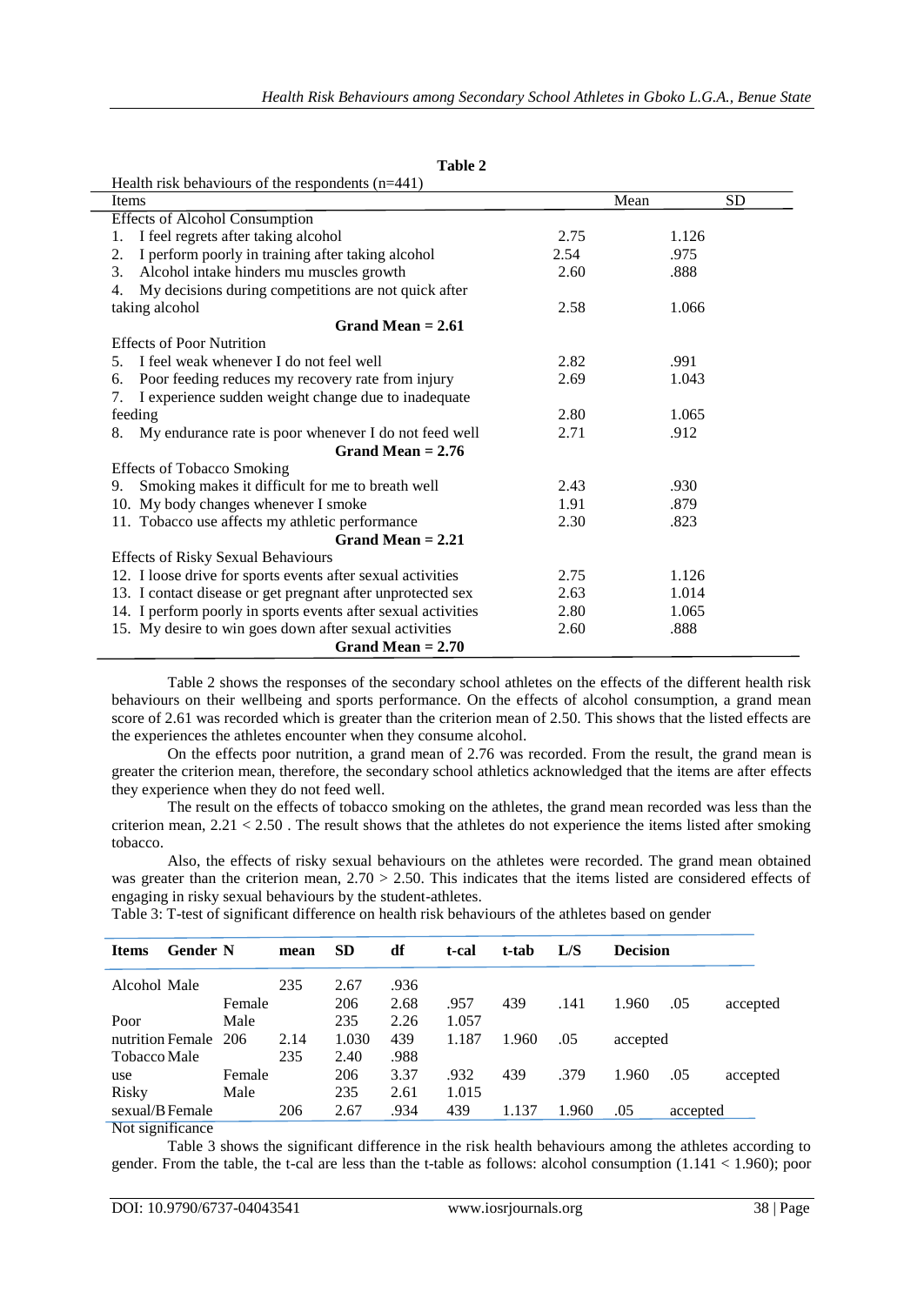nutrition (1.187 < 1.960); tobacco use (.379 < 1.960); and risky sexual behaviour (1.137 < 1.960). Consequently, the null hypothesis was supported/accepted.

#### **IV. Discussions**

The findings on the health risk behaviours among athletes in the various secondary schools yielded a grand mean of 2.76 which indicated that the athletes engage in the mentioned health risk behaviours. The results is not surprising because it is in line with Nutler (2003) who identified alcohol consumption, poor nutrition, tobacco use and engaging in risky sexual behaviours as health risk behaviours constant among the athletes. The finding maybe attributed to the fact that these behaviours are mostly seen among youths which the secondary school athletes fall into the age bracket.Also, owing to the fact that these athletes because they attain lime-light among their peers may predispose them to some behaviours that are not healthy for their general wellbeing and athletics performance. In addition, demands placed on these young athletes such as; demand of academic excellence and athletics success, may be contributory factors to the athletes engaging in behaviours that are detrimental to them in order to momentarily free their minds from the demands. On this, Guttmacher (2013) stated that health risk behaviours cause a large number of collegiate athletes' death and injury, and also have negative impact on broader society.

The findings revealed the effects of the different health risk behaviours on the secondary school athletes. On the effects of alcohol consumption, the athletes attested that alcohol affect their sports performance negatively. This result is expected because generally no human body remains same after consuming alcohol, and athletes are not excluded. Alcohol consumption negatively affects people's ability to concentrate, judge correctly and impedes growth. In support, Schep, Slaughter, Valex and Beasley (2009) asserted that on athletes, alcohol consumption impedes the process of learning plays and strategies which are essential for peak performance; disrupts the sequence and duration of normal sleep and sleep deprivation suppresses normal hormonal levels; decreases oxygen availability and endurance; shortens attention span; and slows down brain and body activity for up to three days.

The secondary school athletes indicated the effects of poor nutrition on their sports performance. Interestingly, the finding generally corroborated those in related studies such as Rosenbloom and Coleman (2012) who stated that poor food choices day after day can lead to deficiencies resulting in chronic conditions like iron deficiency or low bone mineral density. The authors submitted that getting adequate calories, carbohydrate, protein, fluids, vitamins and minerals are all important on injury prevention or rehabilitation. Daniels (2013) observed that the effects of poor nutrition on athletes include; poor performance, prolonged recovery, immune suppression, weight changes, ceasing of menstruation in female athletes, drastic decrease in the growth of sex hormone such as testosterone, and greater risk of many other diseases and health problems. This finding is very important to help establish the negative impact of poor feeding on sports success. However, factors such as economic/financial condition of the parents of these athletes and low knowledge on the role nutrition/balanced diet on athletic performance may be connected with the present result of this study.

The response of the secondary school athletes on the effects of tobacco use is quite unexpected because smoking generally impacts negatively on humans' health let alone on athletes who engage on moderate and high intensity physical activities that places huge demands on the respiratory system. The result is not supported by Brandt (2007) who opined that athletes that use tobacco obtain lea benefit from physical training; experience disturbed sleep patterns; have less muscle strength and flexibility; suffer from shortness of breath almost three times often as non-smokers; require more times to heal after an injury or risk not healing at all; and are nearly twice as likely to suffer an injury than non-smokers. Literatures abound on the negative effects of tobacco use on athletes perform which makes it difficult to understand the response of the secondary school athletes that tobacco use does not impede their sports performance. CDC (2013) also reported that smoking has a range of adverse effects on the body of athletes during exercise and they include: reduction of endurance level, increases stress on the heart; permits fat burning; prevents muscle gain; and restricts the airways leading to shortness of breath.

The findings further reveal the response of the athlete on the effects of engaging in risky sexual behaviours. The finding is in consonance with reports such as Kontula and Mannila (2009) which has shown that athletes engage more in risky sexual behaviours than non-athletes. Risky sexual behaviours are those behaviours that are not only detrimental to the health of athletes but also creates unneeded distraction in their sports career. When athletes have multiple sexual partners, there is great demand to not only satisfy them but to ensure the secret of unfaithfulness is kept. This places the athletes at the situation of always trying to play-safe, thereby, expanding less time on the chosen sports. Tha and Thatlar (2010) noted that sex often time makes people feel physically and emotionally satisfied, an effect that might take away the motivation and drive necessary to perform in athletic competitions. Practically, when an athlete loses his drive and motivation to win, athletic success becomes a thing of the past.

The findings reveal furthermore that male athletes did not significantly differ from their female counterparts on health risk behaviours. This finding is inconsistent with that of Sargent (2010) who reported that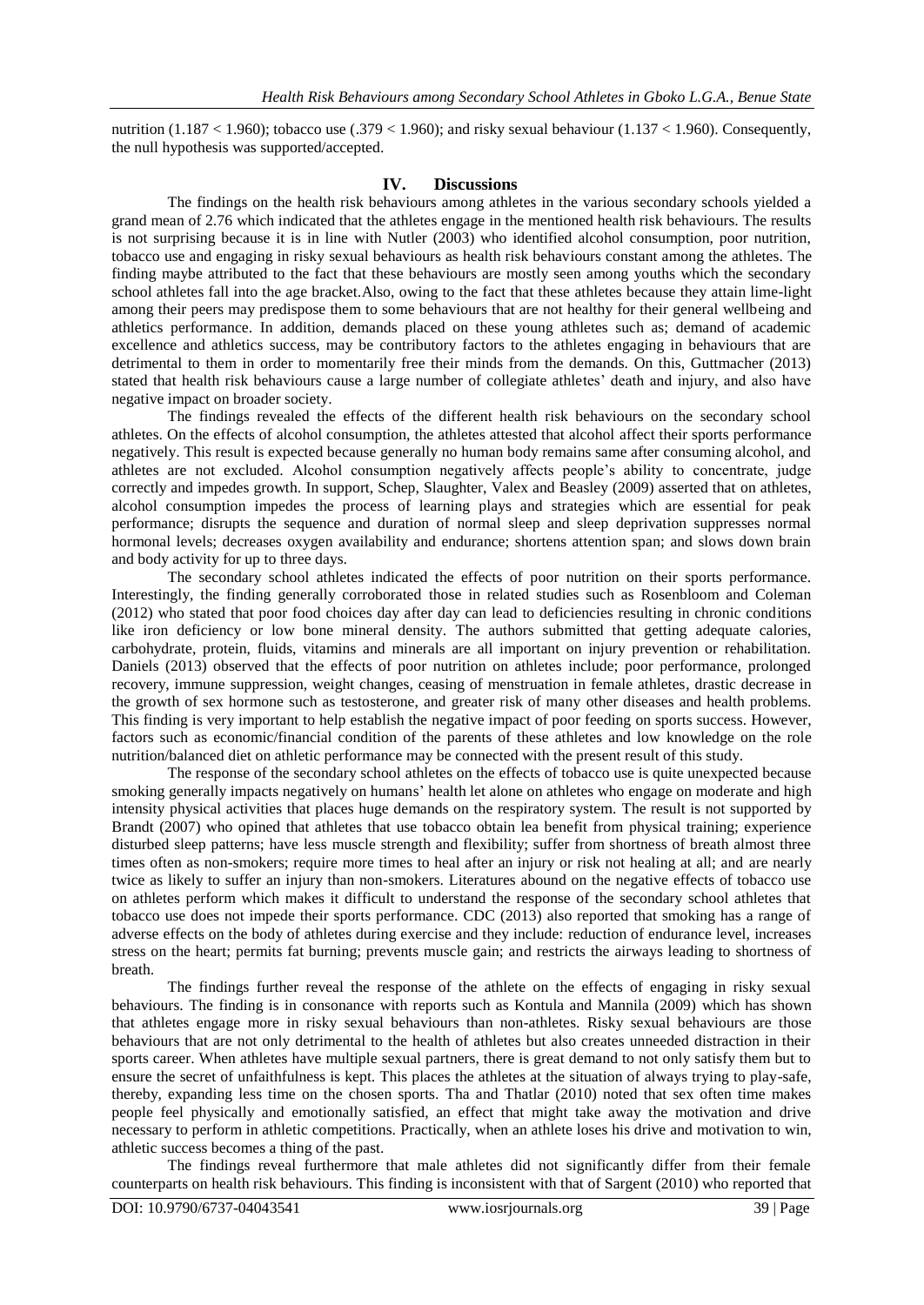early and sustained participation in sports and physical activity appears to act as risk factor for increased sexual risk-taking among male athletes during early adulthood. This implies according to the author that boys who begin their athletic careers early and continue being physically active throughout take more sexual risk than the female athletes. By this finding, male and female secondary school athletes engage in same health risk behaviours and probably at same rate too. However, observations have shown that male athletes tend to be more care-free than the female counterparts, even in engaging in behaviours that are not healthy and detrimental to their athletic success. This finding therefore suggests that gender may not be a strong factor in determining health risk behaviours among secondary school athletes.

#### **Implications for the Study**

This present study has successfully determined the health risk behaviours among athletes, most especially those in secondary schools, which is a vital step in designing a lasting enlightenment programme for athletes in schools. The finding of this study has added to the national data which subsequently will metamorph into a foundation upon which concerned governmental, non-governmental agencies such as world health organization, and sports agencies will initiate and map out future educative programmes on health risk behaviours and their effects in schools, irrespective of the sex of the students.

#### **V. Conclusions**

The major findings of this study revealed that secondary school athletes in Gboko L.G.A. of Benue State engage heavily in behaviours that are detrimental to their health and athletic success. It is therefore concluded that those findings are important as they tend to show that both male and female athletes engage in similar health risk behaviours, thereby suggesting the urgent need for programmes piloted by psychologists and social workers that will help those athletes desist from such behaviours. This has implication for the establishment of functional programmes on wellbeing and athletic success which are unfortunately lacking in secondary schools.

#### **VI. Recommendations**

It is recommended that secondary school authorities proactively initiate sustainable wellbeing programmes that will motivate athletes to resist behaviours that are capable of destroying their athletic career. In the light of the above recommendation, relevant educational institutional authorities, social workers, physical education specialists, psychologist, and other concerned professionals should pursue and advocate strategies and wellbeing programmes directed at promoting healthy behaviours among secondary school athletes. Also, there is urgent need for counsellors such as psychologist, social workers to be employed in schools to provide counseling and psychotherapy services to those young athletes.

#### **References**

- [1]. Agnw, A. (2007). Functional and dysfunctional sexual behaviour. USA: Elsevier.
- [2]. American Psychiatric Association (2004).Diagnostic and statistical manual of mental disorders.4th edition. Washington, DC: Author.
- [3]. Bellieni, C.V. and Buonocore, G. (2009).Pleasing desires or pleasing wishes? A new approach to pain definition. Ethnics Medicine, 25(1): 11-19.
- [4]. Brandt, A. (2007). The cigarettes century. Basic Books Burns, E. (2007). The smoke of the gods: A social history tobacco. Philadelphia: Temple University Press.
- [5]. Center for Disease Control (2013).Health tip: when athletes smoke. Health Day.
- [6]. Daniels, C. (2013). How can bad nutrition affect an athlete? USA: Demand Media.
- Gayles, G. (2004). Examining academic and athletic motivation among student athletes at a Division 1 University. Journal of College Student Development, 45(1): 75.
- [8]. Guttmacher Institute (2013). In brief facts on American teens' sexual and reproductive health. NY: Guttmacher Publishers
- [9]. Henry, B.C., Koscik, R.E., Fleming, M.F., Landry, G.C. and Kokototailo, P.K. (1999). Substance use and other health risk behaviours in collegiate athletes. Clinical Journal of Sport Medicine, 6(3): 183-9.
- [10]. King, B. (2009). Human sexuality today. 6<sup>th</sup> ed. Upper Saddle River: Pearson Educational Books.
- [11]. Kontula, O. and Mannila, E. (2009).Sexual activity and sexual desire. Routledge.
- [12]. Lakham, S.E. and Vierra, K.F. (2008).Nutritional therapies for mental disorders. Nutrition Journal, 7(1):2.
- [13]. Laursen, B. and Collins, W.A. (2009). Parent child relationships during adolescence. In R.M. Levner and L. Steinberg (Ed).Handbook of adolescent psychology, Vol. 2: Contextual influences on adolescent development (pp3-42). Hoboken, NJ: Wiley.
- [14]. Masood, S. (2009).Pakistan: A legal victory for Eunudia. New York: The New York.
- [15]. Meece, J.C. (2008). Child and adolescent development for educators. New York: McGraw Hill Print. [16]. Natkaniel, M. (2006). Experimental and theoretical, R, R, and INS spectra of 2,2,4,4-tetramethyl-3-1 Natkaniel, M. (2006). Experimental and theoretical, R, R, and INS spectra of 2,2,4,4-tetramethyl-3-1-butyl-pentane-3-01. Journal of Molecular Structure 788(1-3):93-101.
- [17]. Nussbanum, M. (2003). Women's education: A global challenge sign. Journal of WomeninCulture and Society, 29(2):325-355. [18]. Nutler, S. (2003). The health triangle. Ancher Points, Inc.
- 
- [18]. Nutler, S. (2003). The health triangle. Ancher Points, Inc. [19]. Pollack, W.S. (2004). Parent-child connections: The esse [19]. Pollack, W.S. (2004).Parent-child connections: The essential component for positive youth development and mental health, safe communities and academic achievement. New Directions for Youth Developing, 103; 17-30.
- [20]. Relli, S. (2006).Smoking, culture and economy in the Middle East: The Egyptian Tobacco Market, 1850-2000. New York: I.B. Tauris & Co. Ltd.